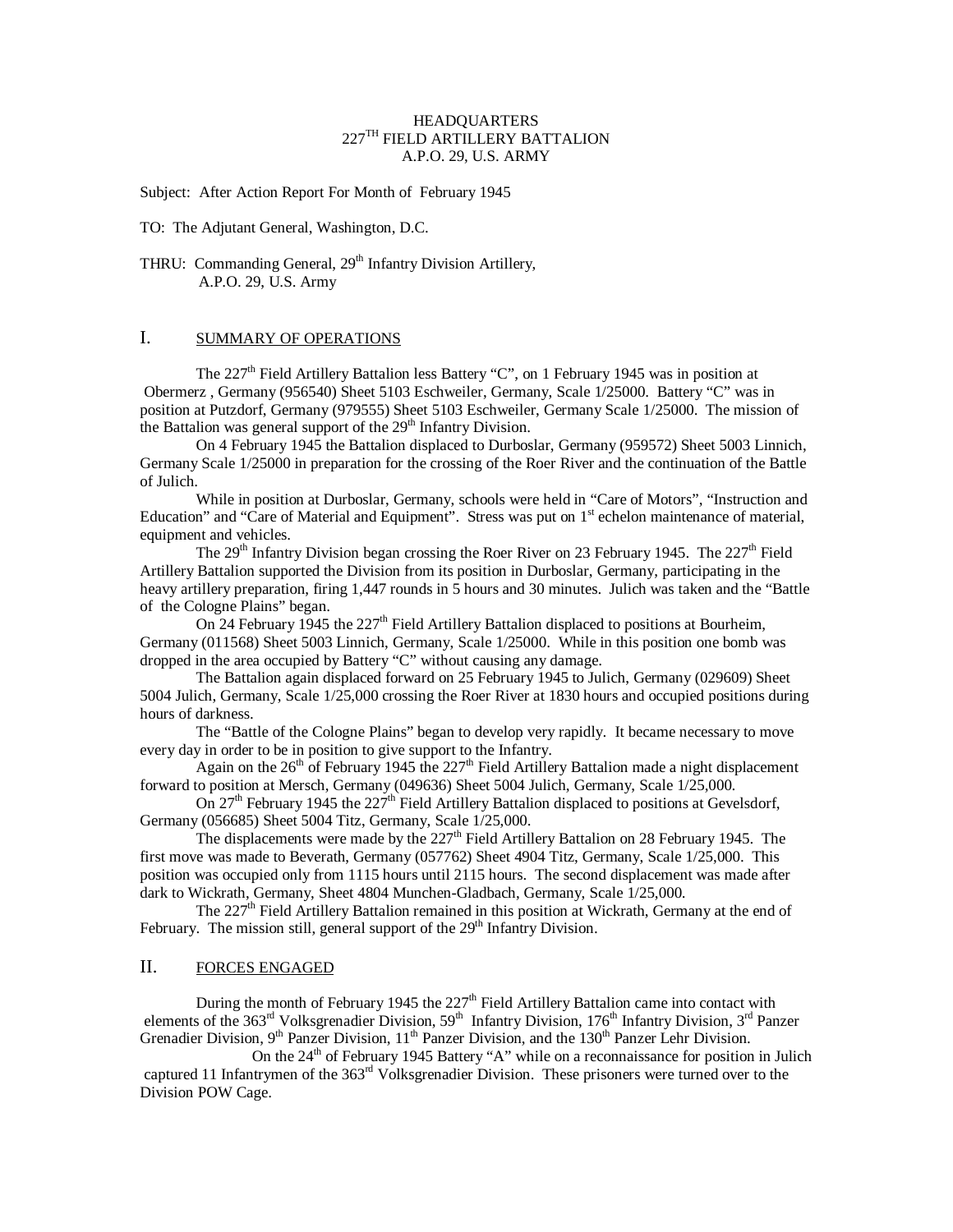# III. LOSSES IN ACTION

During the month of February 1945 the  $227<sup>th</sup>$  Field Artillery Battalion suffered only one (1) casualty (SWA). A resume of the losses of the Battalion since entering combat until the end of February 1945 is as follows:

|                     | <b>TTT</b><br>KIA | DOW | SWA | W/<br>$^{\prime}$ A | LIA | MIA |
|---------------------|-------------------|-----|-----|---------------------|-----|-----|
| Officers            |                   |     |     |                     |     |     |
| <b>Enlisted Men</b> | -                 |     | . . |                     |     |     |

#### IV. AWARDS AND DECORATIONS

During the month of February 1945 the following awards were made to members of the 227<sup>th</sup> Field Artillery Battalion:

| <b>Bronze Star Medals</b>         | 2 |
|-----------------------------------|---|
| Purple Hearts                     | 2 |
| Oak Leaf Cluster to the Air Medal | 1 |
| Certificates of Merit             | 1 |
| Meritorious Service Unit Plaque   |   |

# V. COMMANDING OFFICERS.

The Commanding Officers for the month of November 1944 were as follows:

| <b>Battalion Commander</b>                    | Lt. Col. Neal W. Harper                  |
|-----------------------------------------------|------------------------------------------|
| <b>Headquarters Battery</b>                   | 1 <sup>st</sup> Lt. Robert M. Godber     |
| Battery "A"                                   | Capt. George F. Weidl                    |
| Battery "B"                                   | Capt. Walter J. Rakow                    |
| Battery "C"                                   | 1 <sup>st</sup> Lt. David D. Honick      |
| Service Battery                               | Capt. Eugene D. Jones                    |
| Medical Detachment                            | Capt. Harold L. Bacon                    |
| The Battalion Commander's Staff consisted of: |                                          |
| <b>Executive Officer</b>                      | Major Norman D. Aboosh                   |
| $S-3$                                         | Major Frederick B. Johnson (TDY-USA)     |
| Ass't $S-3$                                   | Capt. John C. Vallor (Acting S-3)        |
| $S-2$                                         | Capt. Cecil L. Harvey (Acting Ass't S-3) |
| Ass't $S-2$                                   | $2nd$ Lt. Herman G. DeMoss               |
| Liason Officer                                | Capt. Bruce Bliven, Jr.                  |
|                                               |                                          |

# IV. MISCELLANEOUS.

The 227<sup>th</sup> Artillery Battalion completed a total of two hundred and forty-five (245) missions, and expended a total of five thousand six hundred and sixty-four (5,664) rounds of ammunition for the month of February 1945. A breakdown of these missions is as follows:

| <b>TYPES OF MISSIONS</b>   | <b>NUMBER</b>               |
|----------------------------|-----------------------------|
| Registration               | 27                          |
| <b>Counter Battery</b>     | 50                          |
| Personnel                  | 14                          |
| Vehicles                   |                             |
| Pill Boxes and Forts       | 18                          |
| $C.P.'s$ and $O.P.'s$      | $\mathcal{D}_{\mathcal{L}}$ |
| Harassing and Interdiction | 16                          |
| Other types                | 109                         |
| <b>TOTAL</b>               | 245                         |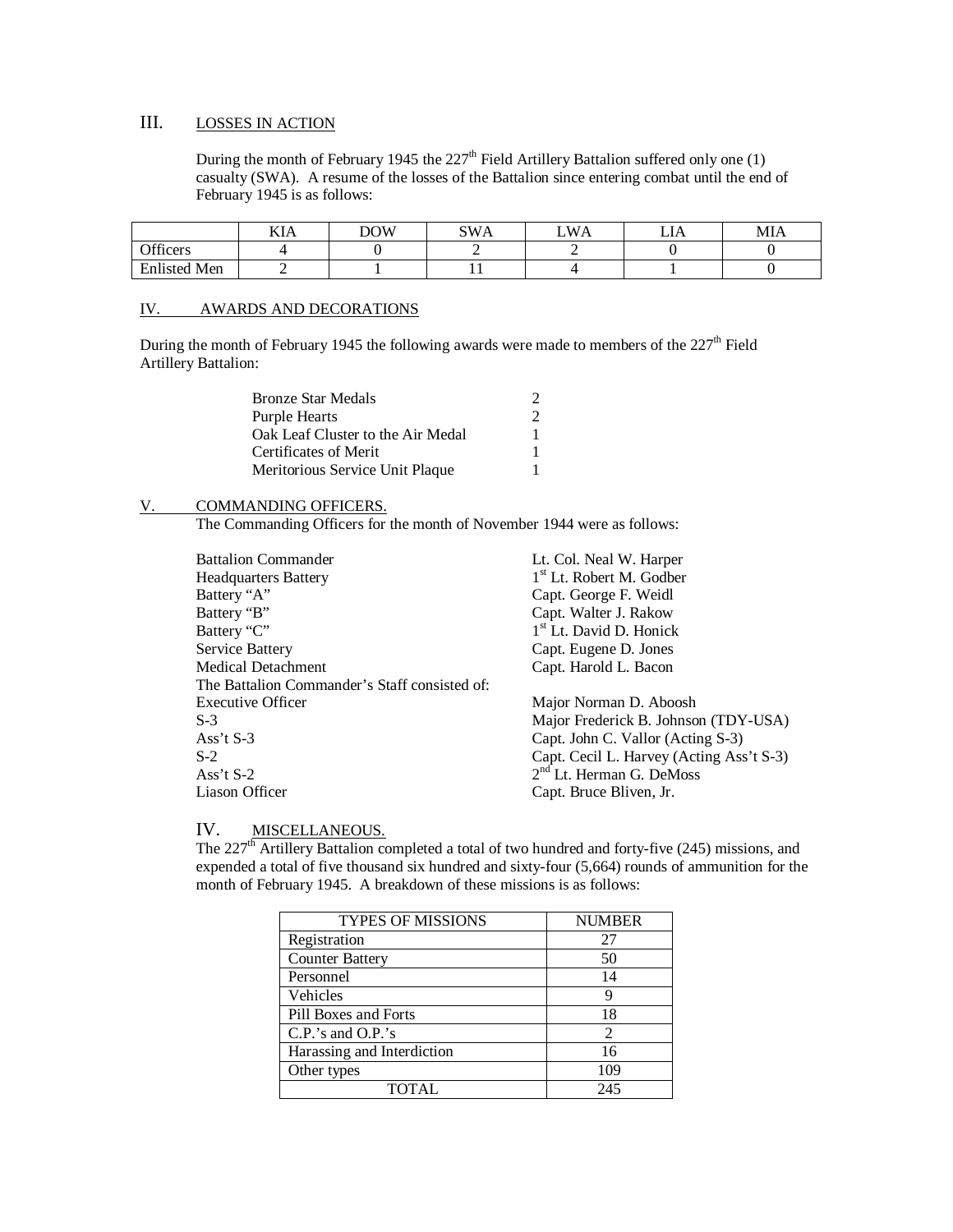The Air Operations of the  $227<sup>th</sup>$  Field Artillery Battalion flew a total of 82 missions during February 1945 . A breakdown of the flights made is as follows:

| Number of hours flown   | 91 Hrs. 15 Min. |
|-------------------------|-----------------|
| Fire Missions           | 36              |
| Reconnaissance Missions | 46              |

During the month of February 1945 the  $227<sup>th</sup>$  Field Artillery Battalion saw several movies. The Red Cross Clubmobile visited the Battalion. This entertainment was thoroughly enjoyed by personnel of the Battalion and did much to help keep up the morale.

Pfc. Laverne H. Barnett, (37110432) of Battery "B" and Pvt. William P. Pamplin, (34526261) of Headquarters Battery were placed on Temporary Duty in the United States of America on 21 February 1945. This brought the total to one (1) officer and seven (7) enlisted men to be sent back to the United States on Temporary Duty. Both men have been with the Battalion throughout all of its overseas service which began on 5 October 1942.

The combat efficiency of the  $227<sup>th</sup>$  Field Artillery Battalion has been excellent throughout the month for February 1945.

Morale during this period has been excellent. 29 LET'S GO.

(signed-Neal W. Harper) NEAL W. HARPER Lt. Colonel, F.A. Commanding